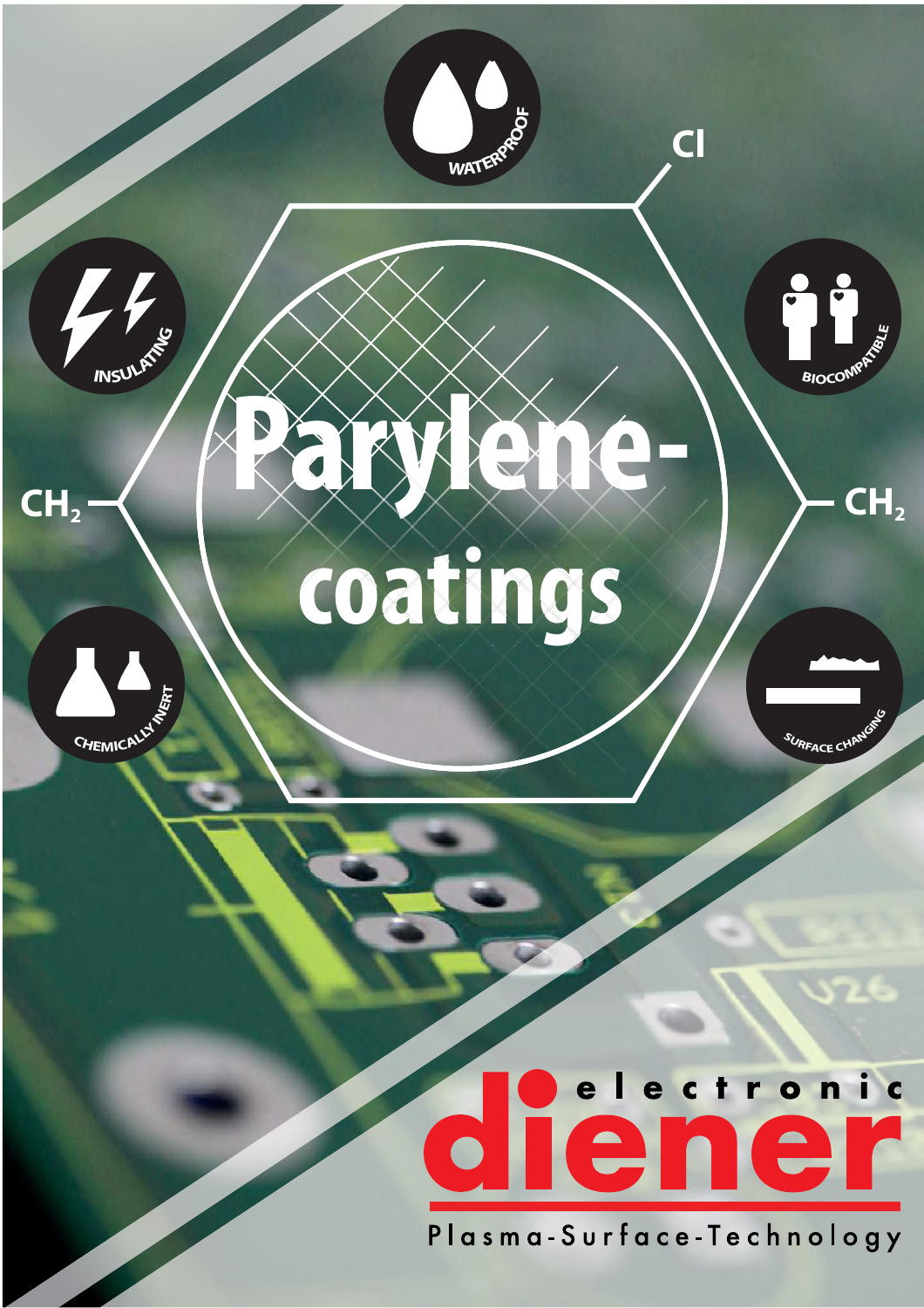

#### **What are parylene coatings:**

Parylene is the abbreviation for the polymer group named poly (**par**a-xyl**ylene**). These polymers consist of differently substituted para-xylylenes. The initial state for the coating is given by the so-called **dimers.** A dimer is a molecule composite which consists of two identical subunits, namely the monomers.

# **Advantages and properties:**

Parylene coatings offer a wide range of benefits. Parylene coatings …

- are perfectly **conformal:** that means that the coating is adapting also on complex substrate contours such as sharp edges or holes.
- are **"pinhole-free"**, starting at layer thicknesses of about 0.5 microns.
- are **chemically insoluble** and **resistant** to a wide range of chemicals.
- exhibit **very good barrier properties** to moisture and chemicals.
- own a **high dielectric strength.**
- possess dry lubricating film properties (low friction coefficient).
- are **hydrophobic** contact angle of H2O between 92 ° and 98 °.
- are **transparent** between 90 and 96 % in the range of the visible wavelength (depending on the type of parylene).
- are **biocompatible** The parylene types C and N can be certified according to USP Class VI, ISO 10993 and FDA.

# **Parylene Types:**

- **Parylene N**
- Basic type consisting only of atoms of hydrogen and carbon and is therefore halogen-free
- Very good crack penetration.
- Very good dielectric properties and dielectric strength (low dielectric constant)
- Lowest friction coefficient\*, often used for equipment of minimal invasive surgery



**Raw material - Dimer powder Parylene peeled-off from a mirror**

- FDA approval
- Long-term temperature resistance\*\*: 60 ° C

# **Parylene C:**

- One chlorine atom on the aromatic ring
- Most common parylene type.
- Lowest permeability of humidity (H2O) and other gases and thus excellent barrier properties and good corrosion protection.
- Relatively high deposition rate, thus the most economical deposition process.
- Good mechanical properties
- FDA approval
- Long-term temperature resistance\*\*: 80 ° C

# **Parylene D**

- Two chlorine atoms on the aromatic ring
- Good mechanical properties
- Low permeability of humidity (H2O) and other gases
- Highest temperature resistance of chlorinated types
- Long-term temperature resistance\*\*: 100 ° C

# **Parylene F-VT4:**

- Four fluorine atoms on the aromatic ring
- Since thermally even higher loads than Parylene D, it displaces this increasingly

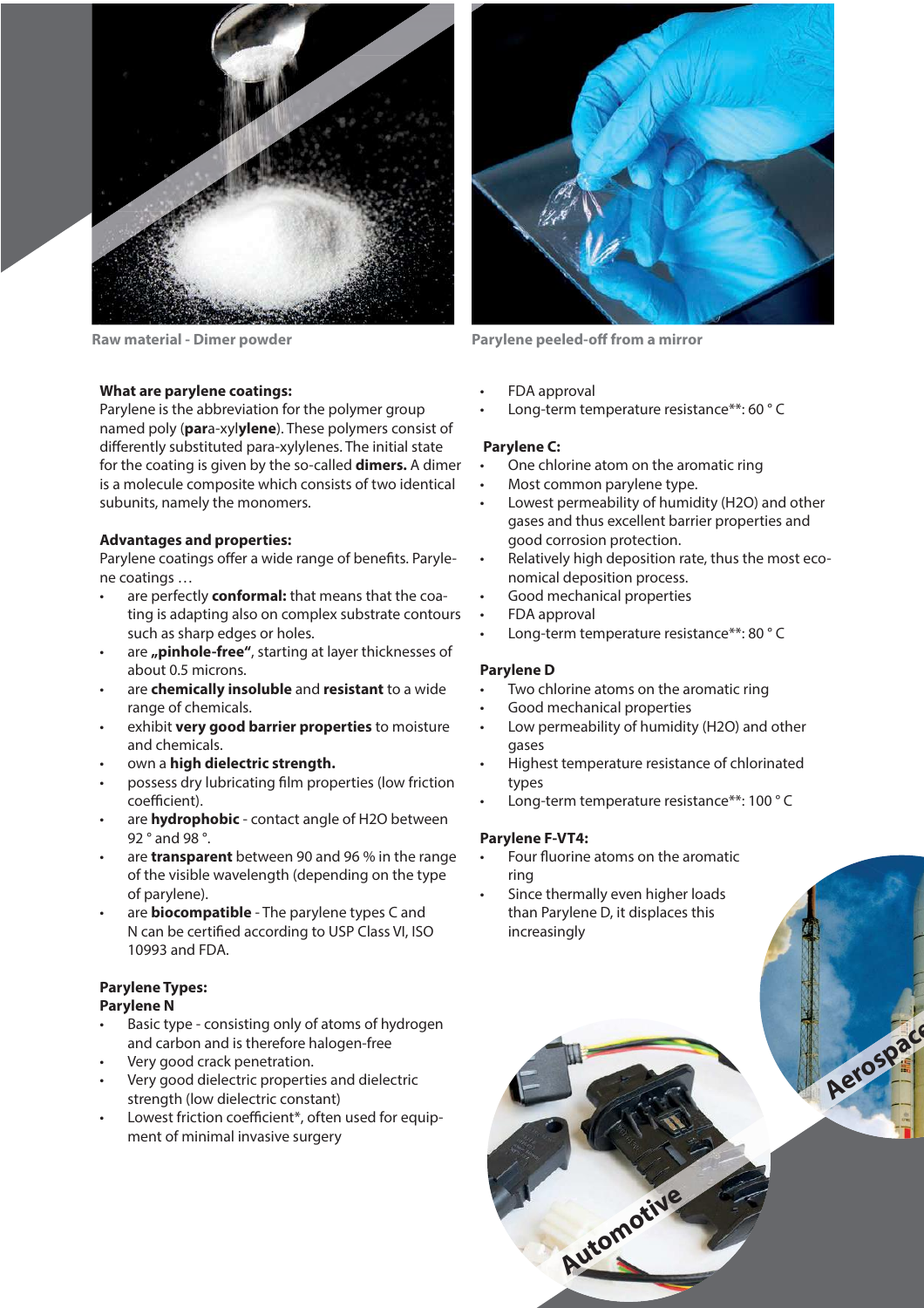

**Monomer units of the most common parylene types**

- Good dielectric properties
- Good crack penetration
- Long-term temperature resistance\*\*: 200 °C
- •

# **Parylene F-AF4:**

- Four fluorine atoms on the aliphatic groups
- Best crack penetration.
- By far the highest temperature resistance of all Parylene types - up to 350 °C long-term temperature stable\*\*.
- Resistant to UV radiation
- Very low coefficient of friction\*
- FDA approval
- Excellent dielectric properties and dielectric strength (low dielectric constant)
- The most expensive version, therefore only used when these special properties are necessarily required.
- \* On steel without lubrication \*\* 11,4 years



#### **Aerospace**

**Electronics**

- Navigation Electronics / flight control systems
- Cockpit instrumentation
- Communication Technology
- Satellite Electronics / imaging equipment
- Radar / detectors

#### **Automotive**

- Pressure Sensors / Flow Sensors / Emission Sensors
- Engine electronics / control unit
- Rotors / stators / motors
- Monitoring and control systems
- Battery / Cell Systems
- Radar / detectors

# **LEDs**

- Electronic billboards
- Aviation / Automotive Lighting
- Outdoor lighting
- Traffic lights

## **Industrie**

- Seals O-rings
- 
- **Pipes**
- Bottles / containers

# **Applications:**

**Medicine**

# **Electronics**

**Aerospace**

- PCBs
- All kinds of sensors
- Semiconductor devices
- Ferrite cores
- Permanent magnets rare earth magnets

## **Medical Devices**

- Cannulas, catheters
- **Biopsy needles**
- Probes and endoscopes
- Ampoules / bags
- Hearing Aids
- Implants, corona stents